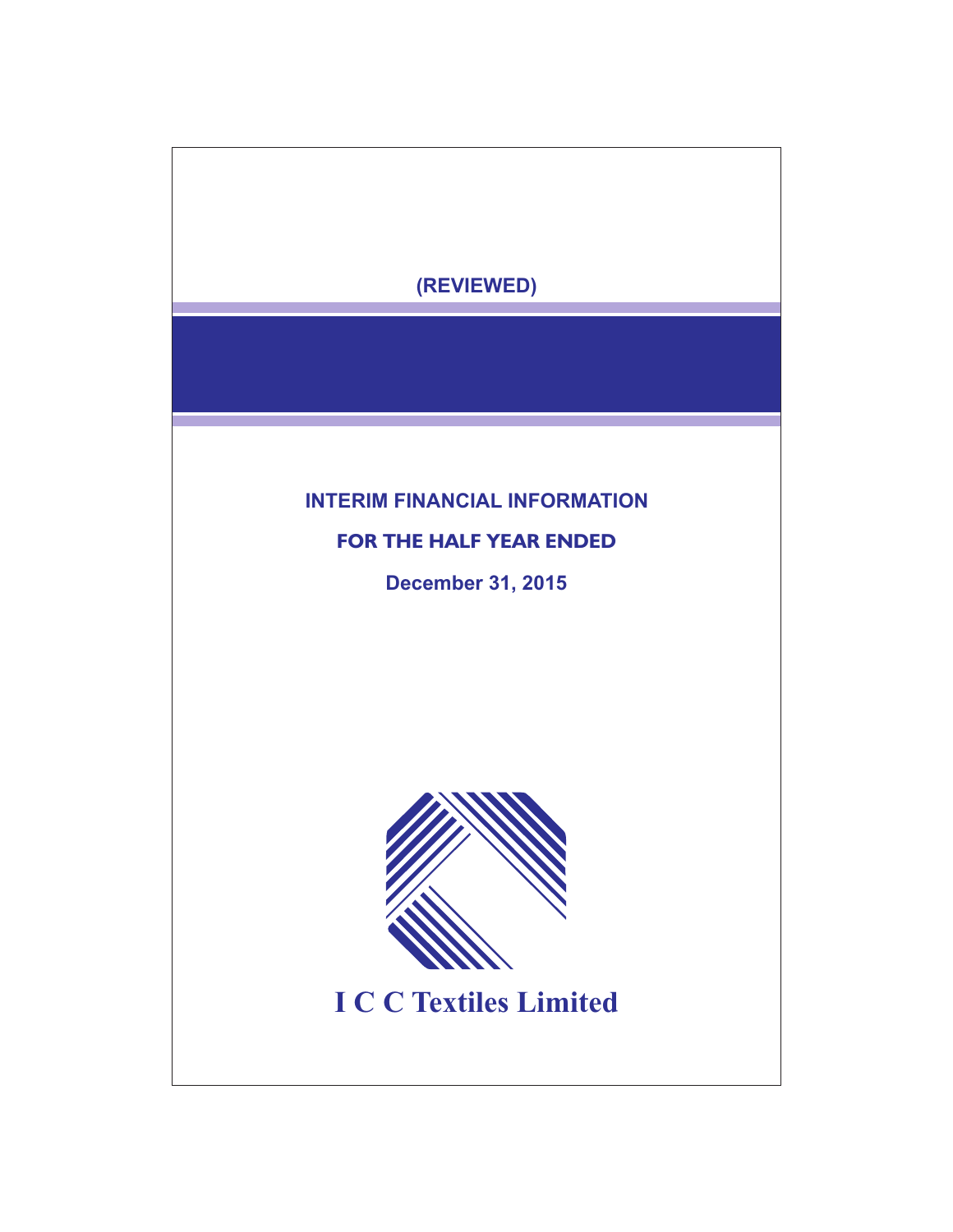# **DIRECTORS' REPORT TO THE MEMBERS**

On behalf of the Board of Directors, I hereby present the interim financial information of the company for the half year ended on December 31, 2015.

The Sales decreased by 7.8% to Rs. 253.380 million during the half year as compared to Rs. 274.695 million for the corresponding period of the previous year. The company incurred an after tax loss of Rs. 78.185 million as against Rs. 77.158 million in the corresponding period resulting in loss per share of Rs. 2.61 ( Jul - Dec 2014 Rs. 2.57 ).

Without qualifying their report to members the auditors have drawn attention to note 1.1 to the interim financial information. Considering continuous support from sponsors / directors / financial institutions and the management's commitment, we are of the view that there are no significant doubts about the company's ability to continue as a going concern. Therefore, these accounts have been prepared on going concern basis.

The decrease in sales is mainly due to loom stoppage as a result of load shedding, depressed market conditions and change in sales pattern i.e. shifting of sales towards conversion income . We are continuing our efforts to secure a gas connection from SNGPL, thereby enabling us to set up our own continuous and cheaper captive generation capacity, so that we are at par with our competitors. The company is also considering alternate economical and competitive electrical power source.

Our plan to consolidate company's position by repaying the banks borrowings through sponsors loans, company's operations and sale of inefficient machinery is underway. Banks borrowings have further been reduced by Rs. 12.200 million during the period.

The directors would like to record their appreciation for the continued commitment and hard work being carried out by the employees of the company.

For and on behalf of the Board of Directors

Dated: February 29, 2016 Chief Executive

Lahore **SHAFIQ A. SIDDIQI**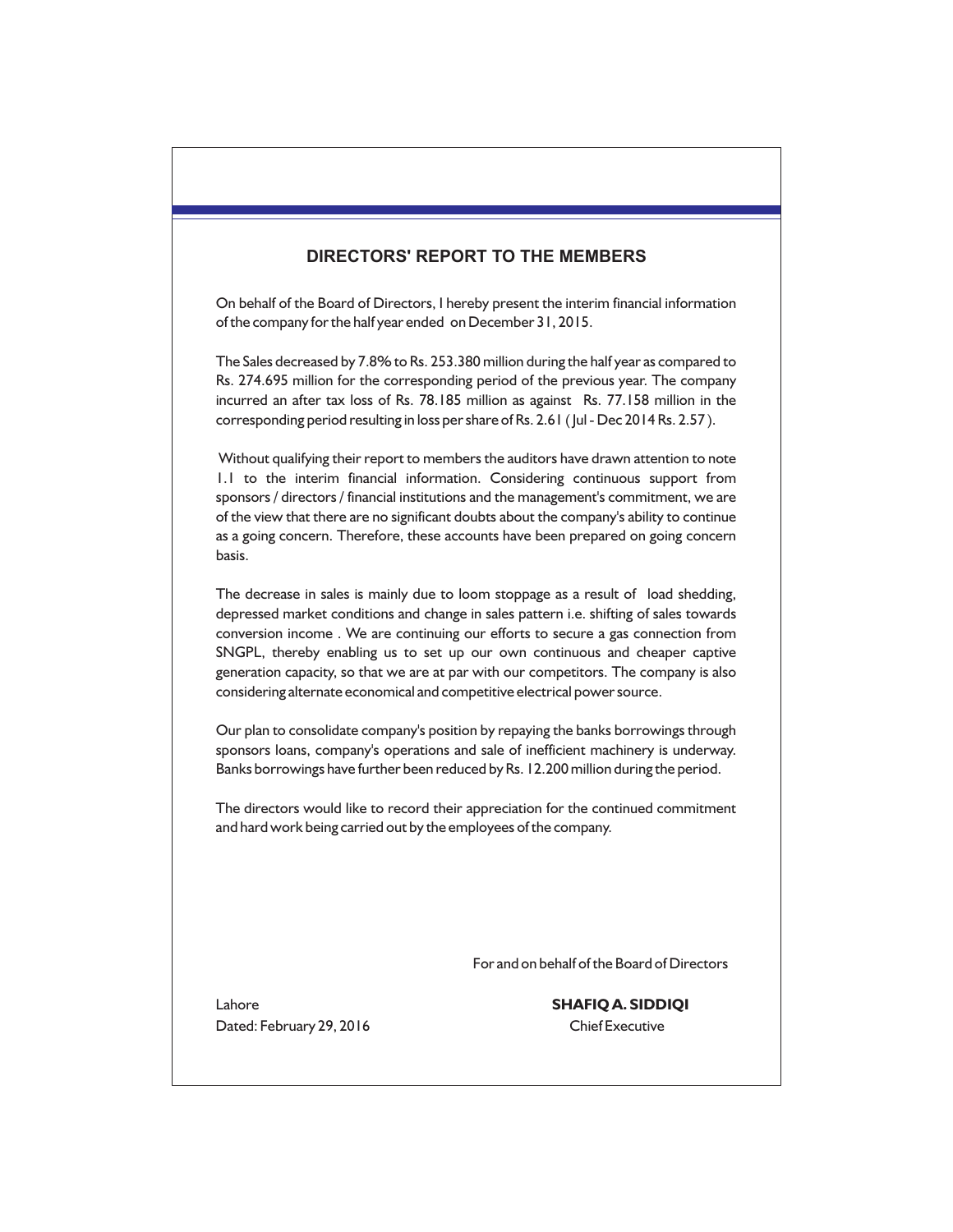# **AUDITORS' REPORT TO THE MEMBERS ON REVIEW OF CONDENSED INTERIM FINANCIAL INFORMATION**

#### **Introduction**

We have reviewed the accompanying condensed interim balance sheet of ICC Textiles Limited as at December 31, 2015 and the related condensed interim profit and loss account, condensed interim statement of comprehensive income, condensed interim cash flow statement, condensed interim statement of changes in equity and notes to the accounts for the six-month period then ended (here-in-after referred to as the "interim financial information"). Management is responsible for the preparation and presentation of this interim financial information in accordance with approved accounting standards as applicable in Pakistan for interim financial reporting. Our responsibility is to express a conclusion on this interim financial information based on our review. The figures of the condensed interim profit and loss account and condensed interim statement of comprehensive income for the three - months period ended December 31, 2014 and 2015 have not been reviewed, as we are required to review only the cumulative figures for the six- months period ended December 31, 2015.

#### **Scope of Review**

We conducted our review in accordance with International Standard on Review Engagements 2410, "Review of Interim Financial Information Performed by the Independent Auditor of the Entity". A review of interim financial information consists of making inquiries, primarily of persons responsible for financial and accounting matters, and applying analytical and other review procedures. A review is substantially less in scope than an audit conducted in accordance with International Standards on Auditing and consequently does not enable us to obtain assurance that we would become aware of all significant matters that might be identified in an audit. Accordingly, we do not express an audit opinion.

#### **Conclusion**

Based on our review, nothing has come to our attention that causes us to believe that the accompanying condensed interim financial information as of and for the half year ended December 31, 2015is not prepared, in all material respects, in accordance with approved accounting standards as applicable in Pakistan for interim financial reporting.

#### **Emphasis of Matter**

We draw attention towards note 1.1 to the condensed interim financial information which describes that the Company has incurred loss of Rs. 78.185 million during the period ended December 31, 2015 and, as of that date, its current liabilities exceeded its current assets by Rs. 353.750 million. These conditions indicate the existence of a material uncertainty that may cast significant doubt about the Company's ability to continue as a going concern. This interim financial information has, however, been prepared on a going concern basis for the reasons, as more fully explained in note 1.1 to the interim financial information. Our conclusion is not qualified in respect of this matter.

#### **CHARTERED ACCOUNTANTS**

Engagement Partner: Imran Afzal Lahore Dated: February 29, 2016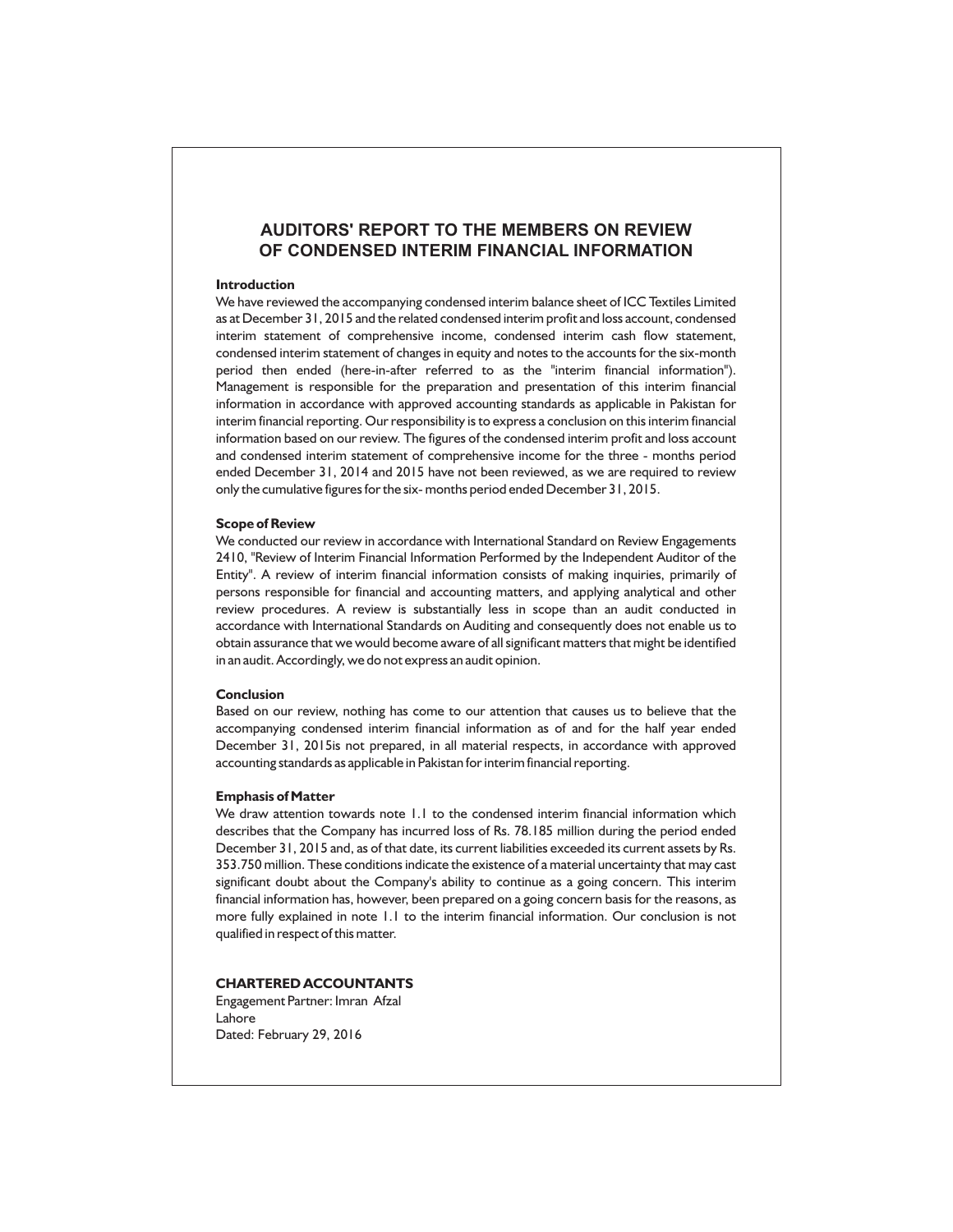| <b>CONDENSED INTERIM BALANCE SHEET</b><br>AS AT DECEMBER 31, 2015                                      |                | <b>Un-audited</b>              | <b>Audited</b>                 |
|--------------------------------------------------------------------------------------------------------|----------------|--------------------------------|--------------------------------|
|                                                                                                        | <b>Note</b>    | Dec 31, 2015<br><b>Rupees</b>  | June 30, 2015<br><b>Rupees</b> |
| <b>EQUITY AND LIABILITIES</b>                                                                          |                |                                |                                |
| <b>SHARE CAPITAL AND RESERVES</b>                                                                      |                |                                |                                |
|                                                                                                        |                |                                |                                |
| Issued, subscribed and paid-up share capital<br><b>Accumulated loss</b>                                |                | 300,011,200<br>(696, 360, 656) | 300,011,200<br>(625, 212, 279) |
|                                                                                                        |                | (396, 349, 456)                | (325, 201, 079)                |
| <b>SURPLUS ON REVALUATION OF</b><br><b>OPERATING FIXED ASSETS</b>                                      |                | 565,731,135                    | 572,767,763                    |
| <b>NON CURRENT LIABILITIES</b>                                                                         |                |                                |                                |
| Long term financing from directors                                                                     | 6              | 255,621,658                    | 228,862,462                    |
| Long term financing from commercial banks                                                              | $\overline{ }$ |                                | 45,749,597                     |
| Deferred liabilities                                                                                   | 8              | 165,454,780                    | 165,660,057                    |
|                                                                                                        |                | 421,076,438                    | 440,272,116                    |
| <b>CURRENT LIABILITIES</b>                                                                             |                |                                |                                |
| Trade and other payables                                                                               |                | 133,491,989                    | 116,041,846                    |
| Mark-up accrued                                                                                        |                | 19,735,474                     | 12,238,172                     |
| Short term borrowings                                                                                  |                | 135,915,881                    | 149,947,765                    |
| Current portion of long term liabilities                                                               | $\overline{ }$ | 191,622,817                    | 138,200,000                    |
|                                                                                                        |                | 480,766,161                    | 416, 427, 783                  |
|                                                                                                        |                | 1,071,224,278                  | 1,104,266,583                  |
| <b>ASSETS</b>                                                                                          |                |                                |                                |
| <b>NON CURRENT ASSETS</b>                                                                              |                |                                |                                |
| Operating fixed assets                                                                                 | 9              | 909,072,706                    | 928,705,541                    |
| Long term loans and advances                                                                           |                | 64,000                         | 775,000                        |
| Long term deposits and prepayments                                                                     |                | 1,629,034<br>910,765,740       | 1,629,034<br>931,109,575       |
| <b>CURRENT ASSETS</b>                                                                                  |                |                                |                                |
|                                                                                                        |                | 27,854,773                     | 31,517,543                     |
| Stores, spares and loose tools<br>Stock in trade                                                       |                | 32,404,561                     | 39,747,498                     |
| Trade debts                                                                                            |                | 18,565,446                     | 15,101,797                     |
| Loans and advances                                                                                     |                | 4,524,514                      | 4,130,187                      |
| Trade deposits, short term prepayments and other receivables                                           |                | 16,436,643                     | 13,955,548                     |
| Income tax refundable - net                                                                            |                | 25,983,815                     | 22,883,655                     |
| Cash and bank balances                                                                                 |                | 1,246,286                      | 12,378,280                     |
|                                                                                                        |                | 127,016,038                    | 139,714,508                    |
| Non-current Assets classified as held for sale                                                         | 9              | 33,442,500                     | 33,442,500                     |
|                                                                                                        |                | 1,071,224,278                  | 1,104,266,583                  |
| <b>NTINGENCIES AND COMMITMENTS</b>                                                                     | 10             |                                |                                |
| The annexed notes from 1 to 15 forms an integral part of this condensed interim financial information. |                |                                |                                |
|                                                                                                        |                |                                |                                |
|                                                                                                        |                |                                |                                |
| <b>Chief Executive</b>                                                                                 |                |                                | Director                       |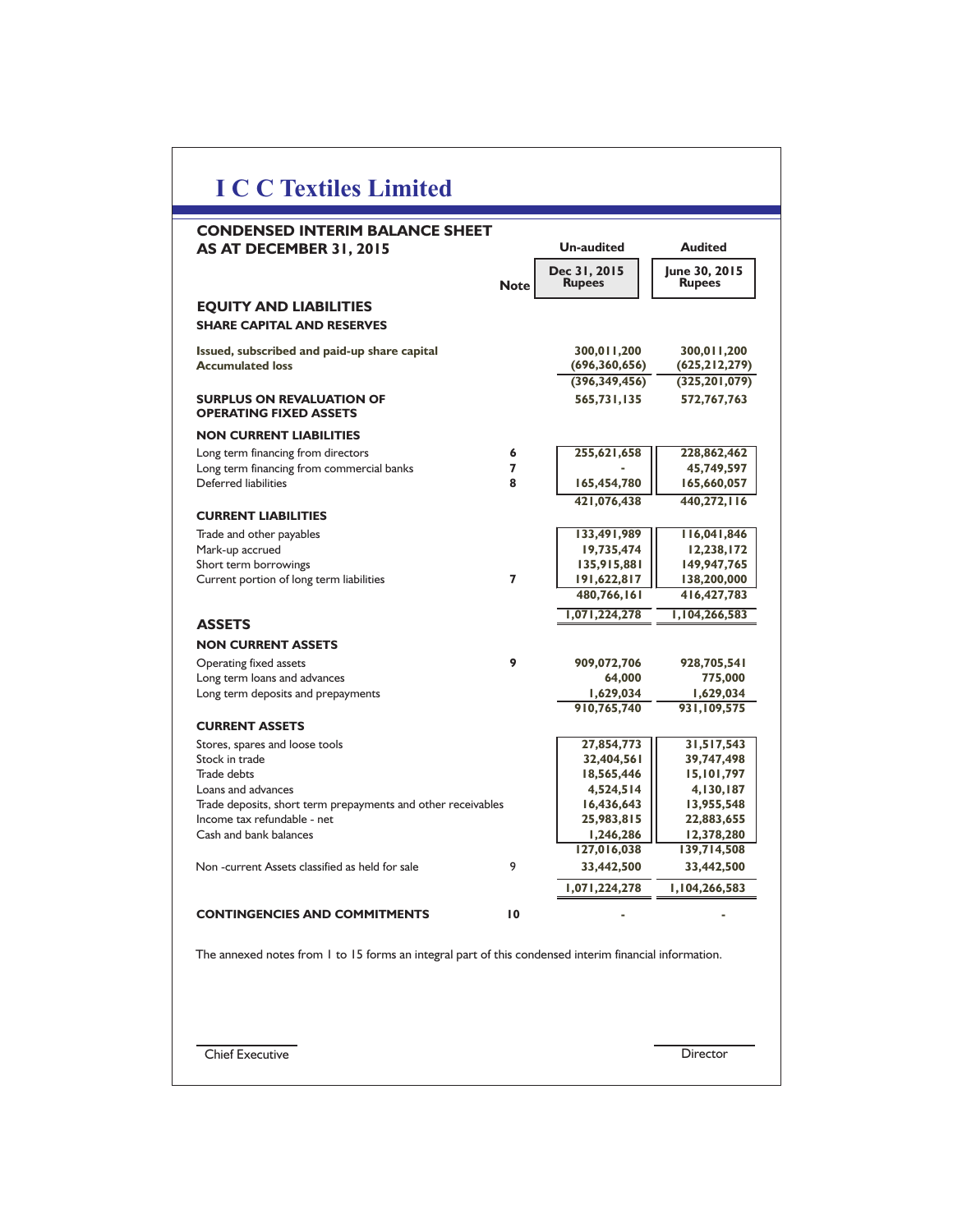# **CONDENSED INTERIM PROFIT AND LOSS ACCOUNT FOR THE HALF YEAR ENDED DECEMBER 31, 2015 (UN-AUDITED)**

|                                                     |              | <b>Half Year Ended</b>              |                              | <b>Quarter Ended</b>                |                              |
|-----------------------------------------------------|--------------|-------------------------------------|------------------------------|-------------------------------------|------------------------------|
|                                                     | <b>Note</b>  | <b>Dec</b><br>2015<br><b>Rupees</b> | <b>Dec</b><br>2014<br>Rupees | <b>Dec</b><br>2015<br><b>Rupees</b> | <b>Dec</b><br>2014<br>Rupees |
| <b>SALES - NET</b>                                  |              | 253,380,141                         | 274.695.382                  | 132,435,325                         | 142,601,601                  |
| <b>COST OF SALES</b>                                | $\mathbf{H}$ | (314,741,987)                       | (322, 256, 811)              | (162, 201, 728)                     | (160, 416, 092)              |
| <b>GROSS LOSS</b>                                   |              | (61, 361, 846)                      | (47,561,429)                 | (29, 766, 403)                      | (17,814,491)                 |
| <b>OPERATING EXPENSES</b>                           |              |                                     |                              |                                     |                              |
| <b>Administrative expenses</b>                      |              | (17, 410, 007)                      | (18, 141, 926)               | (8,777,708)                         | (9, 107, 592)                |
| <b>Distribution cost</b>                            |              | (3,341,054)                         | (5,822,126)                  | (1,164,485)                         | (3,170,259)                  |
| <b>Other operating expenses</b>                     |              | (418, 732)                          | (437, 575)                   | (219, 496)                          | (226, 331)                   |
|                                                     |              | (21, 169, 793)                      | (24, 401, 627)               | (10, 161, 689)                      | (12, 504, 182)               |
| <b>OPERATING LOSS</b>                               |              | (82,531,639)                        | (71, 963, 056)               | (39,928,092)                        | (30,318,673)                 |
| <b>OTHER INCOME</b>                                 | 12           | 27,191,015                          | 24,683,330                   | 7,355,098                           | 17,075,068                   |
| <b>OPERATING LOSS BEFORE FINANCE COST</b>           |              | (55,340,624)                        | (47, 279, 726)               | (32,572,994)                        | (13, 243, 605)               |
| <b>FINANCE COST</b>                                 |              | (25, 974, 173)                      | (33,518,880)                 | (12,921,699)                        | (16,790,926)                 |
| <b>LOSS BEFORE TAXATION</b>                         |              | (81, 314, 797)                      | (80,798,606)                 | (45, 494, 693)                      | (30,034,531)                 |
| <b>TAXATION</b>                                     |              | 3,129,792                           | 3,640,677                    | 1,620,572                           | 1,698,025                    |
| <b>LOSS AFTER TAXATION</b>                          |              | (78, 185, 005)                      | (77, 157, 929)               | (43, 874, 121)                      | (28, 336, 506)               |
| <b>LOSS PER SHARE - BASIC</b><br><b>AND DILUTED</b> |              | (2.61)                              | (2.57)                       | (1.46)                              | (0.94)                       |

The annexed notes from 1 to 15 forms an integral part of this condensed interim financial information.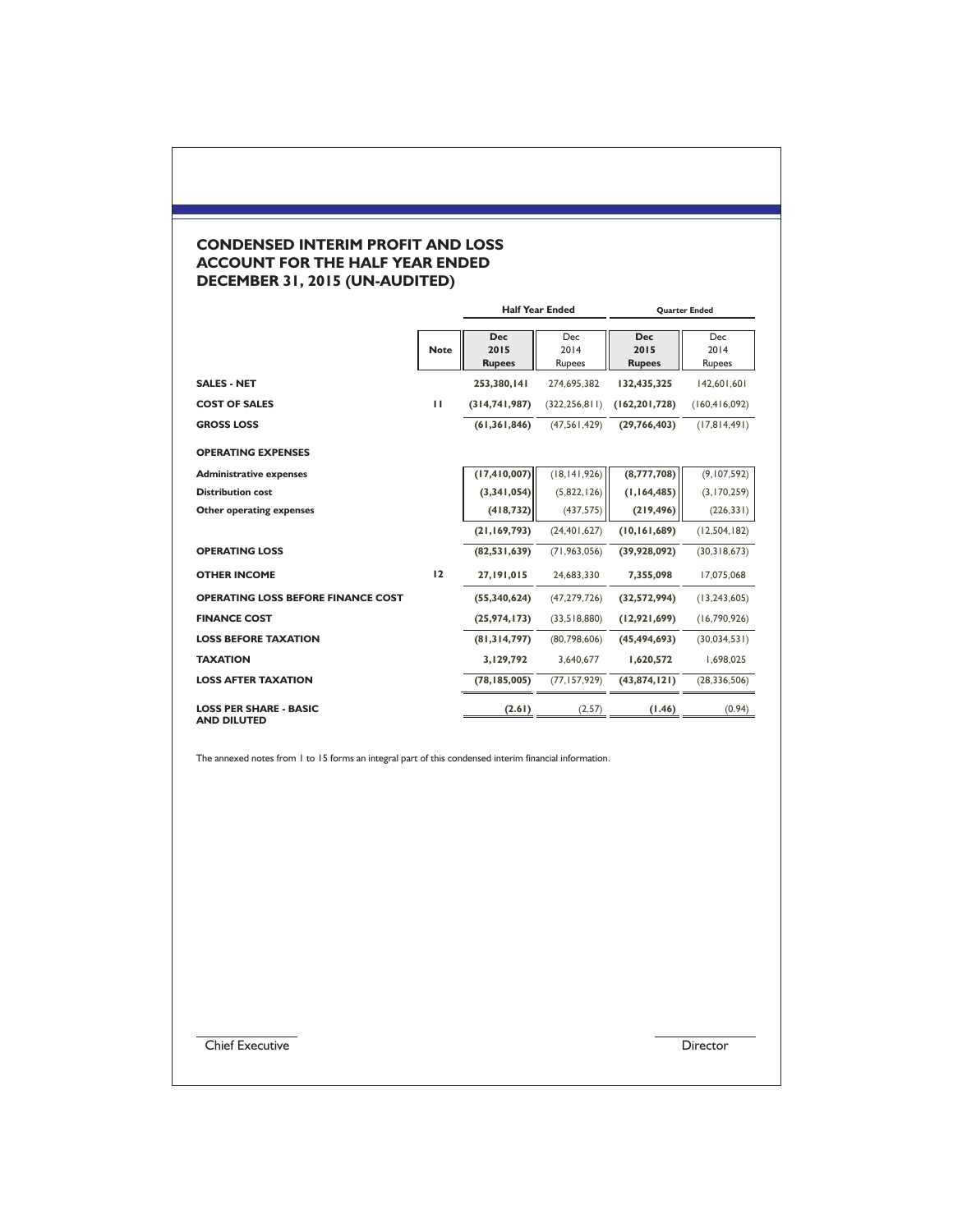# **CONDENSED INTERIM STATEMENT OF CHANGES IN EQUITY FOR THE HALF YEAR ENDED DECEMBER 31, 2015 (UN-AUDITED)**

|                                                                | Issued,                   |                                     |                 |
|----------------------------------------------------------------|---------------------------|-------------------------------------|-----------------|
| <b>Particulars</b>                                             | subscribed<br>and paid-up | Revenue                             | Total           |
|                                                                | share<br>capital          | <b>Accumulated</b><br>profit/(loss) | equity          |
| Balance as at July 01, 2014 (audited)                          | 300,011,200               | (592, 182, 052)                     | (292, 170, 852) |
| Loss for the period after taxation                             |                           | (77, 157, 929)                      | (77, 157, 929)  |
| Other comprehensive income for the period                      |                           |                                     |                 |
| Total comprehensive income for the period<br>- net of tax      |                           | (77, 157, 929)                      | (77, 157, 929)  |
| Surplus on revaluation of fixed<br>assets realized -net of tax |                           | 8,607,105                           | 8,607,105       |
| Balance as at December 31, 2014 (un-audited)                   | 300,011,200               | (660, 732, 876)                     | (360, 721, 676) |
| Balance as at July 01, 2015 (audited)                          | 300,011,200               | (625, 212, 279)                     | (325, 201, 079) |
| Loss for the period after taxation                             |                           | (78, 185, 005)                      | (78, 185, 005)  |
| Other comprehensive income for the period                      |                           |                                     |                 |
| Total comprehensive income for the period<br>- net of tax      |                           | (78, 185, 005)                      | (78, 185, 005)  |
| Surplus on revaluation of fixed<br>assets realized -net of tax |                           | 7,036,628                           | 7,036,628       |
| Balance as at December 31, 2015 (un-audited)                   | 300,011,200               | (696, 360, 656)                     | (396, 349, 456) |

The annexed notes from 1 to 15 forms an integral part of this condensed interim financial information.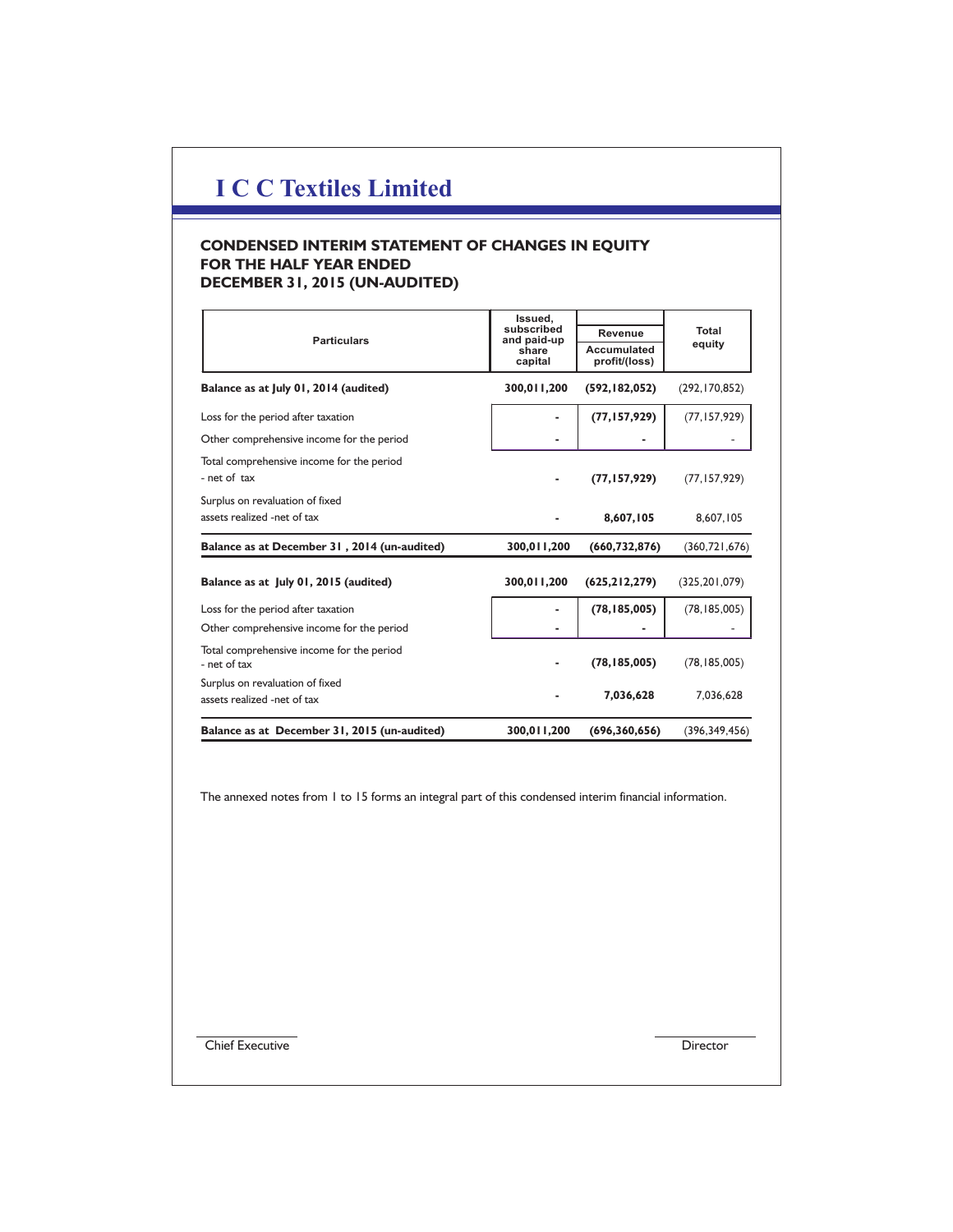# **CONDENSED INTERIM STATEMENT OF COMPREHENSIVE INCOME FOR THE HALF YEAR ENDED DECEMBER 31, 2015 (UN-AUDITED)**

|                                                                                | <b>Half Year Ended</b>                |                                |                                       | <b>Quarter Ended</b>           |  |
|--------------------------------------------------------------------------------|---------------------------------------|--------------------------------|---------------------------------------|--------------------------------|--|
|                                                                                | December 31.<br>2015<br><b>Rupees</b> | December 31.<br>2014<br>Rupees | December 31,<br>2015<br><b>Rupees</b> | December 31,<br>2014<br>Rupees |  |
| Loss after taxation for the period                                             | (78, 185, 005)                        | (77, 157, 929)                 | (43, 874, 121)                        | (28, 336, 506)                 |  |
| Other comprehensive income:                                                    |                                       |                                |                                       |                                |  |
| Items that may be reclassified to profit<br>and loss account                   |                                       |                                |                                       |                                |  |
| Items that will not be reclassified to profit<br>and loss account subsequently |                                       |                                |                                       |                                |  |
| Other comprehensive income for the period                                      |                                       |                                |                                       |                                |  |
| Total comprehensive income for the period                                      | (78,185,005)                          | (77, 157, 929)                 | (43, 874, 121)                        | (28, 336, 506)                 |  |

The annexed notes from 1 to 15 forms an integral part of this condensed interim financial information.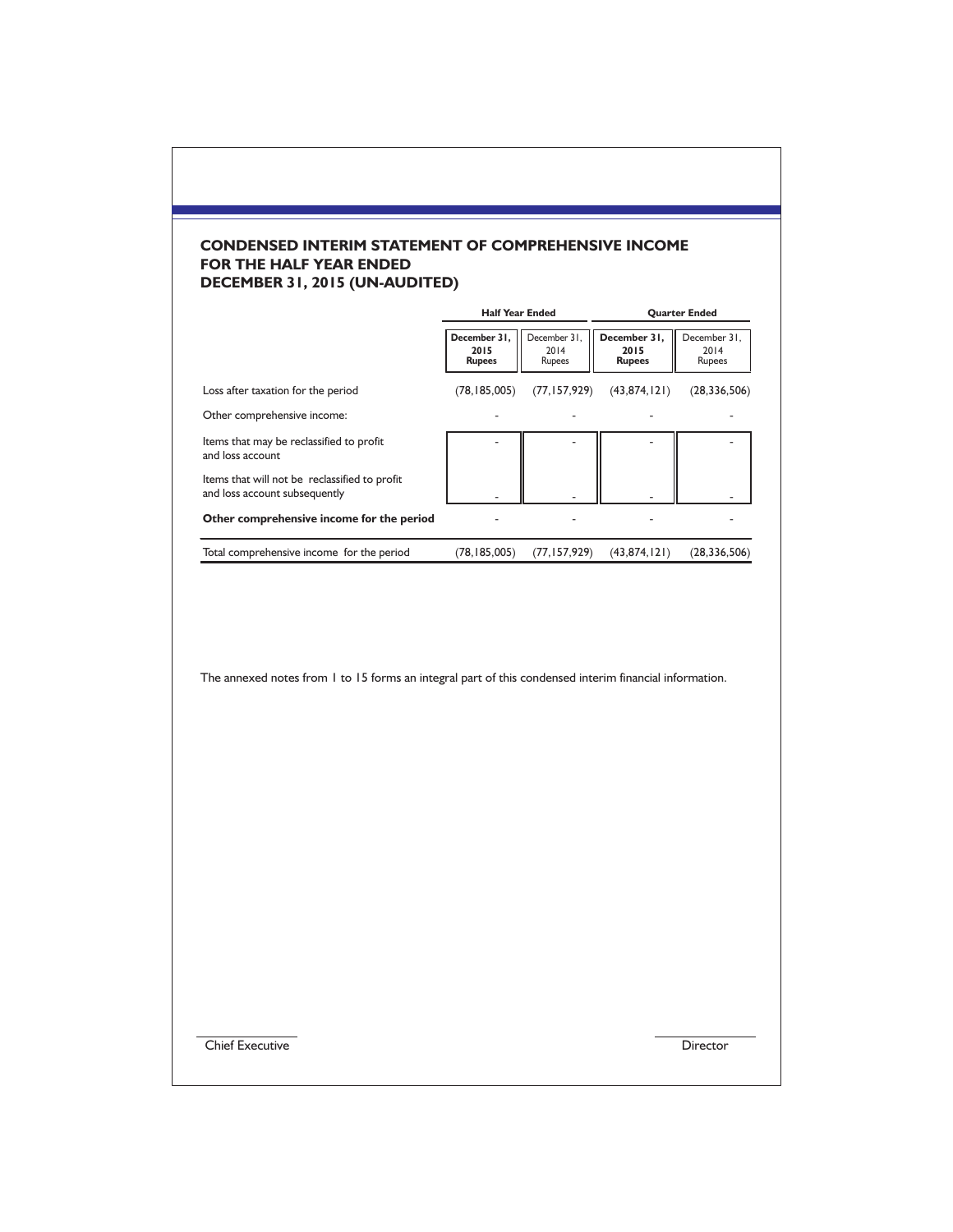## **December 31, Note 2015 CONDENSED INTERIM CASH FLOW STATEMENT FOR THE HALF YEAR ENDED DECEMBER 31, 2015 (UN-AUDITED)**

|                                                                                     | <b>Rupees</b>  | <b>Rupees</b>  |
|-------------------------------------------------------------------------------------|----------------|----------------|
| <b>CASH FLOW FROM OPERATING ACTIVITIES</b>                                          |                |                |
| Loss for the period before taxation                                                 | (81,314,797)   | (80,798,606)   |
| <b>Adjustments for:</b>                                                             |                |                |
| Depreciation on operating fixed assets                                              | 20,245,179     | 23,636,211     |
| (Gain) / Loss on disposal of property, plant and equipment                          | (589, 774)     | (1, 269, 865)  |
| Amortization of interest free loans                                                 | (26, 228, 994) | (23, 411, 102) |
| Amortization of transaction cost                                                    | 714,286        |                |
| Unwinding of discount                                                               | 13,888,123     | 3,013,274      |
| Staff gratuity                                                                      | 7,168,208      | 7,716,244      |
| Finance cost                                                                        | 11,371,764     | 30,505,606     |
|                                                                                     |                |                |
|                                                                                     | 26,568,792     | 40,190,368     |
| (Increase) / decrease in current assets                                             | (54, 746, 005) | (40, 608, 238) |
| Stores, spares and loose tools                                                      | 3,662,770      | 602,916        |
| Stock in trade                                                                      | 7,342,937      | 25,456,318     |
| <b>Trade debts</b>                                                                  | (3,463,649)    | (5,574,821)    |
| Loans and advances                                                                  | (394, 327)     | (1,004,114)    |
| Trade deposits and short term prepayments & other receivable                        | (2,481,096)    | 14,361,340     |
|                                                                                     | 4,666,635      | 33,841,639     |
| Increase / (decrease) in current liabilities                                        |                |                |
| Trade and other payable                                                             | 17,450,143     | (29, 429, 722) |
| <b>Cash used in operations</b>                                                      | (32,629,226)   | (36, 196, 321) |
| Finance costs paid                                                                  | (3,874,464)    | (16, 545, 225) |
| Income taxes paid                                                                   | (3, 436, 167)  | (2, 120, 980)  |
| Gratuity paid                                                                       | (3,907,683)    | (2,925,611)    |
|                                                                                     | (11, 218, 314) | (21, 591, 816) |
| Net cash used in operating activities<br><b>CASH FLOW FROM INVESTING ACTIVITIES</b> | (43, 847, 541) | (57, 788, 137) |
| Increase / (decrease) in long term advances and deposits                            | 711,000        | (457,088)      |
| Proceeds from sale of property, plant and equipment                                 | 645,000        | 1,733,333      |
| Purchase of property, plant and equipment                                           | (667, 570)     | (325, 652)     |
| Net cash flow from investing activities                                             | 688,430        | 950,593        |
| <b>CASH FLOW FROM FINANCING ACTIVITIES</b>                                          |                |                |
| Increase / (decrease) in short term borrowings                                      | (14,031,884)   | 22,853,879     |
| Repayment of long term financings from commercial banks                             |                | (1,000,000)    |
| Long term loans from directors                                                      | 46,059,001     | 34,360,202     |
| Net cash flow from financing activities                                             | 32,027,117     | 56,214,081     |
| Net (decrease) in cash and cash equivalents                                         | (11, 131, 994) | (623, 464)     |
| Cash and cash equivalents at the beginning of the period                            | 12,378,280     | 1,902,344      |
| Cash and cash equivalents at the end of the period                                  | 1,246,286      | 1,278,880      |

December 31, 2014

 $\overline{a}$ 

The annexed notes from 1 to 15 forms an integral part of this condensed interim financial information.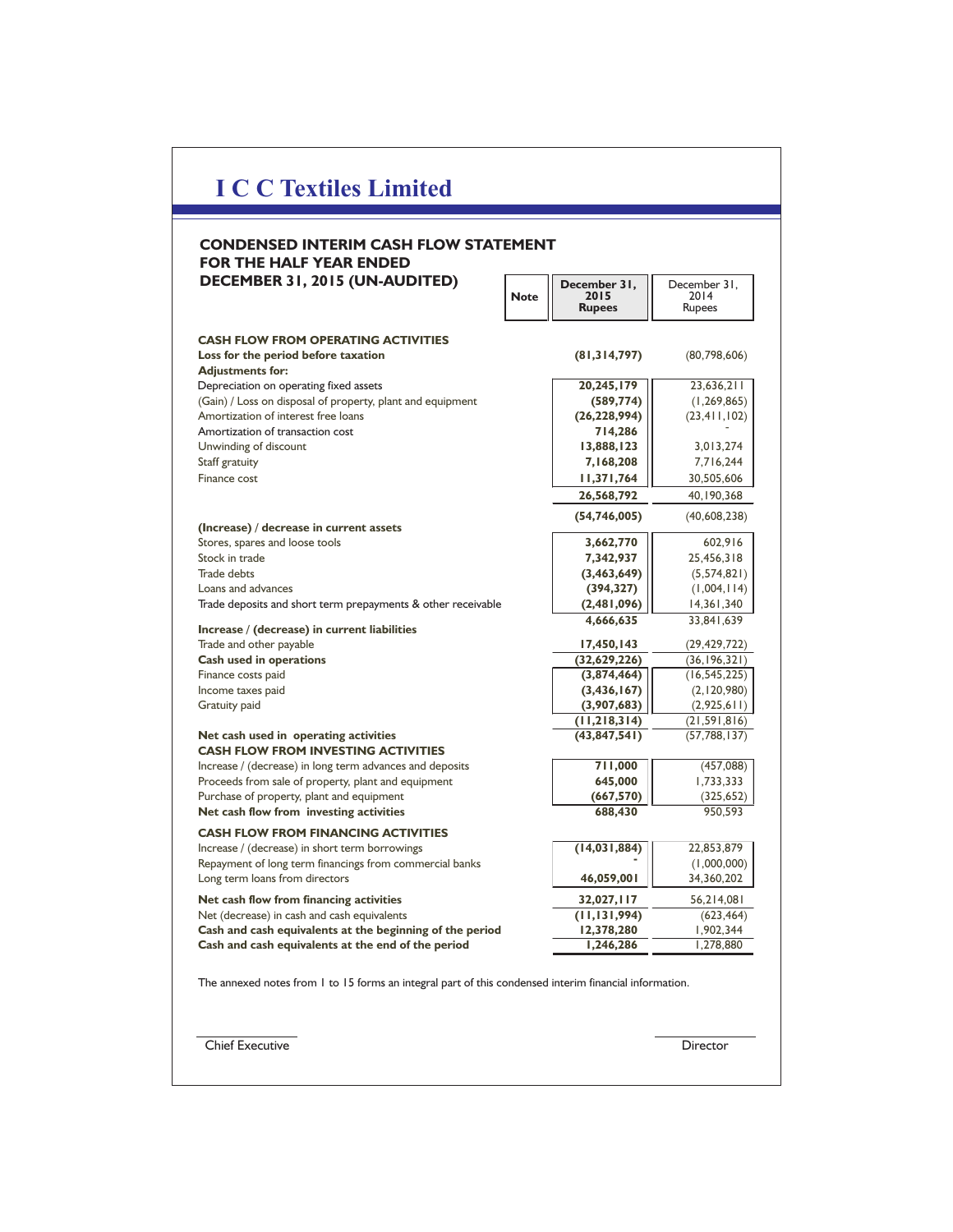## **NOTES TO THE CONDENSED INTERIM FINANCIAL INFORMATION FOR THE HALF YEAR ENDED DECEMBER 31, 2015 (UN-AUDITED)**

#### **1 THE COMPANY AND ITS OPERATIONS**

ICC Textiles Limited ( the "Company" ) was incorporated in Pakistan on May 25, 1989 as a public limited Company under the Companies Ordinance, 1984. The shares of the Company are listed on the Lahore and Karachi Stock Exchanges of Pakistan. The principal activity of the Company is manufacturing and sale of grey fabric. The registered office of the Company is situated at 242-A, Anand Road, Upper Mall, Lahore.

- 1.1 During the period the Company incurred loss amounting to Rs. 78.185 million and has accumulated losses amounting to Rs. 696.360 million at the period end. In addition the Company's current liabilities exceeded its current assets by Rs. 353.750 million at the period end. Continuation of the company as a going concern is dependent on its ability to attain satisfactory levels of profitability in the future and continuous support of financial institutions by bringing its liabilities to serviceable levels and availability of adequate working capital through continuous support from:
	- (a) Principal lenders of the Company ; and
	- (b) the sponsors of the Company.

This condensed interim financial information has been prepared on going concern basis on the grounds that the Company will be able to achieve satisfactory levels of profitability in the future based on the plans drawn up by the management for this purpose and bringing its liabilities to serviceable levels and availability of adequate working capital from its lenders and sponsors.

This condensed interim financial information consequently does not include any adjustment relating to the realization of the assets and liquidation of its liabilities that might be necessary would Company be unable to continue as a going concern.

#### **2 BASIS OF PREPARATION**

- 2.1 This condensed interim financial information is un-audited and is being submitted to the shareholders in accordance with the requirements of section 245 of the companies Ordinance 1984.
- 2.2 This condensed interim financial information of the company for the half year ended December 31, 2015 has been prepared in accordance with the requirements of International Accounting Standard (IAS) 34 "Interim Financial Reporting" and provisions of and directives issued under the Companies Ordinance, 1984. In case where requirements differ, the provisions of or directives issued under the Companies Ordinance, 1984 have been followed. This condensed interim financial information does not include all the information required for full annual financial statements and should be read in conjunction with the annual financial statements of the Company for the year ended June 30, 2015.

#### **3 SIGNIFICANT ACCOUNTING POLICIES**

The accounting policies and methods of computation adopted for the preparation of these condensed interim financial information are consistent with those applied in the preparation of the preceding annual published financial statements of the Company for the year ended June 30, 2015.

The Company follows a consistent practice of conducting actuarial valuation annually at each year end and also considers that the above does not have material impact on Company's Condensed Interim Profit and Loss Account and basic & diluted EPS.

In addition, few amendments and interpretation of IFRSs became effective during the current period, However, that were either considered not to be relevant to the Company's operations or did not have significant effect on the accounting policies of the Company.

## **4 ACCOUNTING ESTIMATES AND JUDGMENTS**

Judgments and estimates made by the management in the preparation of this condensed interim financial information are the same as those applied to the proceeding annual published financial statements of the Company for the year ended June 30, 2015.

#### **5 FINANCIAL RISK MANAGEMENT**

The financial risk management objectives and policies adopted by the Company are consistent with those disclosed in the financial statements of the Company for the year ended June 30, 2015.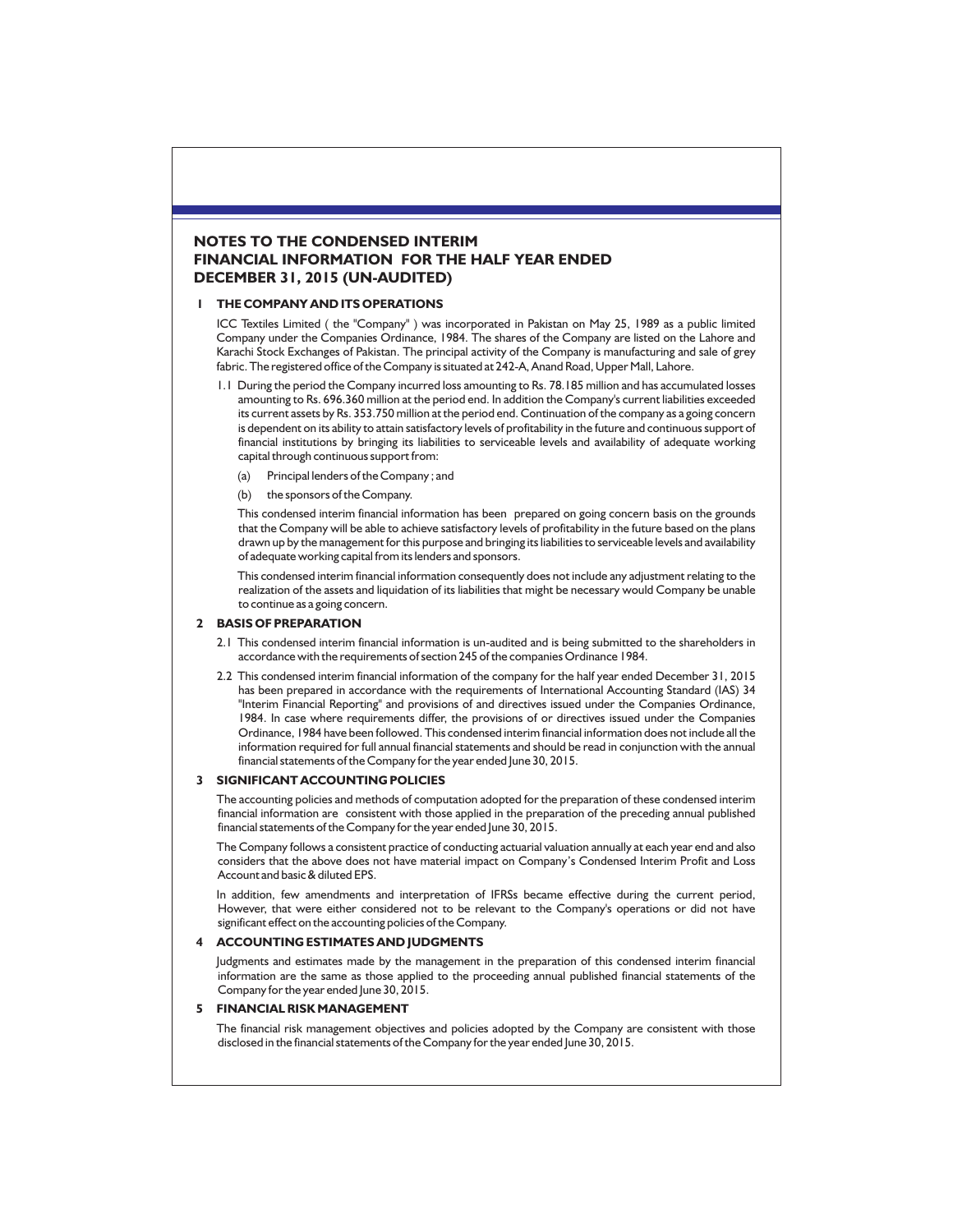|                                                           |             | Un-audited    | Audited         |
|-----------------------------------------------------------|-------------|---------------|-----------------|
|                                                           | <b>Note</b> | Dec 31, 2015  | Jun 30, 2015    |
|                                                           |             | <b>Rupees</b> | Rupees          |
| <b>LONG TERM FINANCING FROM DIRECTORS- Unsecured</b><br>6 |             |               |                 |
| Interest free Loans                                       |             | 118,916,258   | 93,775,173      |
| Interest bearing Loan                                     |             | 136,705,400   | 135,087,289     |
|                                                           |             | 255,621,658   | 228,862,462     |
| Interest free Loans                                       |             |               |                 |
| Original Loan amounts                                     |             | 297, 131, 223 | 251,072,222     |
| Less: present value adjustment                            |             | (193,718,767) | (167, 489, 773) |
|                                                           |             | 103,412,456   | 83,582,449      |
| Add: Interest charged to profit and loss account          |             | 15,503,802    | 10,192,724      |
|                                                           |             | 118,916,258   | 93,775,173      |
| Interest bearing Loan                                     |             |               |                 |
| Original Loan amounts                                     |             | 140,000,000   | 140,000,000     |
| Less: present value adjustment                            |             | (5,180,528)   | (5,180,528)     |
|                                                           |             | 134,819,472   | 134.819.472     |
| Add: Interest charged to profit and loss account          |             | 1,885,928     | 267,817         |
|                                                           |             | 136,705,400   | 135,087,289     |

These interest free loans have been measured at amortized cost in accordance with International Accounting Standard 39, Financial Instruments: Recognition and Measurement and have been discounted using the weighted average interest rate ranging from 8.06% to 11.64%.

### **7 LONG TERM FINANCING FROM COMMERCIAL BANKS - secured**

|   |       | MCB - Demand Finance - 2                         |       |                 |                 |
|---|-------|--------------------------------------------------|-------|-----------------|-----------------|
|   |       | Original Loan amounts                            |       | 200,019,424     | 200,019,424     |
|   |       | Less: present value adjustment                   |       | (20, 488, 756)  | (20, 488, 756)  |
|   |       |                                                  |       | 179,530,668     | 179,530,668     |
|   |       | Add: Interest charged to profit and loss account |       | 13,520,720      | 6,561,786       |
|   |       |                                                  |       | 193,051,388     | 186,092,454     |
|   |       | Deferred transaction cost incurred               |       | (2,142,857)     | (2,500,000)     |
|   |       | Less: Amotrtized during the year                 |       | 714,286         | 357,143         |
|   |       |                                                  |       | (1,428,571)     | (2, 142, 857)   |
|   |       |                                                  |       | 191,622,817     | 183,949,597     |
|   |       | Less: Current portion                            |       | (191, 622, 817) | (138, 200, 000) |
|   |       |                                                  |       |                 | 45,749,597      |
| 8 |       | <b>DEFERRED LIABILITIES</b>                      |       |                 |                 |
|   |       | Deferred taxation                                |       | 93,180,669      | 96,646,471      |
|   |       | Deferred liabilities - Gratuity                  |       | 72,274,111      | 69,013,586      |
|   |       |                                                  |       | 165,454,780     | 165,660,057     |
| 9 |       | PROPERTY, PLANT AND EQUIPMENT                    |       |                 |                 |
|   | 9.1   | <b>OPERATING FIXED ASSETS</b>                    |       |                 |                 |
|   |       | Written down value - opening                     |       | 962,148,041     | 933,610,584     |
|   |       | Add: Cost of additions during the period / year  |       | 667,570         | 743,302         |
|   |       | Surplus on revaluation                           |       |                 | (31,754,013)    |
|   |       |                                                  |       | 962,815,611     | 902,599,873     |
|   |       | Disposal during the period / year (W.D.V.)       | 9.1.1 | 55,226          | 24, 125, 377    |
|   |       | Depreciation charge for the period / year        |       | 20,245,179      | (83, 673, 545)  |
|   |       |                                                  |       | 20,300,405      | (59, 548, 168)  |
|   |       | Non-current Assets classified as held for sale   |       | (33, 442, 500)  | (33, 442, 500)  |
|   |       | Written down value - closing                     |       | 909,072,706     | 928,705,541     |
|   | 9.1.1 | Disposal during the period / year - vehicle      |       |                 |                 |
|   |       | Cost                                             |       | 707,057         | 34,813,559      |
|   |       | Written down value                               |       | (651, 831)      | (10,688,182)    |
|   |       | Accumulated depreciation                         |       | 55,226          | 24, 125, 377    |
|   |       |                                                  |       |                 |                 |
|   |       |                                                  |       |                 |                 |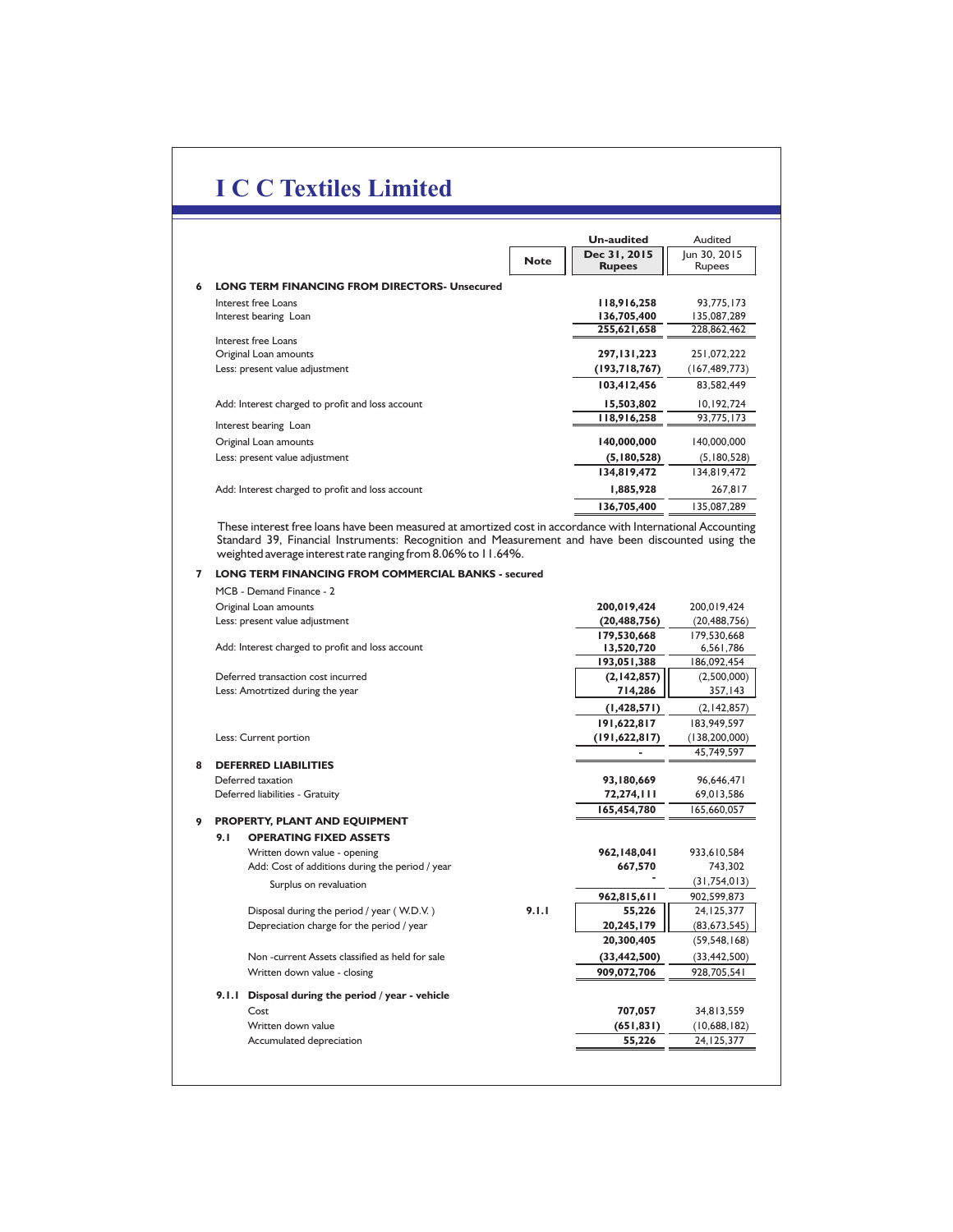## **10 CONTINGENCIES AND COMMITMENTS**

# **Contingencies**

10.1 There is no significant change in the status of contingencies as disclosed in the preceding audited annual published financial statements of the Company for the year ended 30th June 2015.

|    |                        |                                                                                                                                                                                                                                    |                                  | <b>Half Year Ended</b>                      |                                             | <b>Quarter Ended</b>          |  |  |
|----|------------------------|------------------------------------------------------------------------------------------------------------------------------------------------------------------------------------------------------------------------------------|----------------------------------|---------------------------------------------|---------------------------------------------|-------------------------------|--|--|
|    |                        |                                                                                                                                                                                                                                    | December 31,                     | December 31,                                | December 31,                                | December 31,                  |  |  |
|    |                        |                                                                                                                                                                                                                                    | 2015                             | 2014                                        | 2015                                        | 2014                          |  |  |
| ш  |                        | <b>COST OF SALES</b>                                                                                                                                                                                                               | <b>Rupees</b>                    | Rupees                                      | <b>Rupees</b>                               | Rupees                        |  |  |
|    |                        |                                                                                                                                                                                                                                    |                                  |                                             |                                             |                               |  |  |
|    |                        | Raw materials consumed                                                                                                                                                                                                             | 155,626,736<br>49,129,794        | 158,518,957                                 | 71,964,626<br>24,927,587                    | 91,338,180                    |  |  |
|    |                        | Salaries, wages and other benefits                                                                                                                                                                                                 | 99,868,899                       | 48,381,189                                  | 48,444,144                                  | 26,314,555                    |  |  |
|    |                        | Factory overheads                                                                                                                                                                                                                  | 304,625,429                      | 88,696,874<br>295,597,020                   |                                             | 42, 154, 385<br>159,807,120   |  |  |
|    |                        | (Increase)/Decrease in work in Process                                                                                                                                                                                             |                                  |                                             | 145,336,357                                 |                               |  |  |
|    |                        | Opening work in process                                                                                                                                                                                                            | 12,744,852                       | 25,570,931                                  | 21,851,770                                  | 13,858,862                    |  |  |
|    |                        | Closing work in process                                                                                                                                                                                                            | (12,714,936)                     | (16, 536, 764)                              | (12,714,936)                                | (16, 536, 764)                |  |  |
|    |                        |                                                                                                                                                                                                                                    | 29,916                           | 9,034,167                                   | 9,136,834                                   | (2,677,902)                   |  |  |
|    |                        | Cost of goods manufactured                                                                                                                                                                                                         | 304,655,345                      | 304,631,187                                 | 154,473,191                                 | 157, 129, 218                 |  |  |
|    |                        | (Increase)/Decrease in finished goods                                                                                                                                                                                              |                                  |                                             |                                             |                               |  |  |
|    |                        | <b>Opening Stock</b>                                                                                                                                                                                                               | 20,657,576                       | 38,571,880                                  | 18,299,471                                  | 24,233,130                    |  |  |
|    |                        | <b>Closing Stock</b>                                                                                                                                                                                                               | (10, 570, 934)                   | (20, 946, 256)                              | (10, 570, 934)                              | (20, 946, 256)                |  |  |
|    |                        |                                                                                                                                                                                                                                    | 10,086,642                       | 17,625,624                                  | 7,728,537                                   | 3,286,874                     |  |  |
|    |                        |                                                                                                                                                                                                                                    | 314,741,987                      | 322,256,811                                 | 162,201,728                                 | 160,416,092                   |  |  |
|    |                        |                                                                                                                                                                                                                                    |                                  |                                             | <b>Half Year Ended</b><br><b>Un-audited</b> | Half Year Ended<br>Un-audited |  |  |
|    |                        |                                                                                                                                                                                                                                    |                                  |                                             | Dec 31, 2015                                | Dec 31, 2014                  |  |  |
| 12 |                        | <b>OTHER INCOME</b>                                                                                                                                                                                                                |                                  |                                             | <b>Rupees</b>                               | Rupees                        |  |  |
|    |                        | Amortization of interest free loans                                                                                                                                                                                                |                                  |                                             | 26,228,995                                  | 23,411,102                    |  |  |
|    |                        | Profit on sale of fixed assets                                                                                                                                                                                                     |                                  |                                             | 589,774                                     | 1,269,865                     |  |  |
|    | Others                 |                                                                                                                                                                                                                                    |                                  |                                             | 372,246                                     | 2,363                         |  |  |
|    |                        |                                                                                                                                                                                                                                    |                                  |                                             | 27,191,015                                  | 24,683,330                    |  |  |
| 13 |                        | <b>TRANSACTIONS WITH RELATED PARTIES</b><br>Related parties comprise of associated undertakings, directors and their close family members, Key management personnel and major shareholders<br>of the company.                      |                                  |                                             |                                             |                               |  |  |
|    |                        | ICC (Pvt.) Limited - Associated Undertaking                                                                                                                                                                                        | Interest on short term borrowing |                                             | 220,592                                     | 376.982                       |  |  |
|    |                        | ICC (Pvt.) Limited - Associated Undertaking                                                                                                                                                                                        | Reimbursable expenses incurred   |                                             | 677,585                                     | 1,463,737                     |  |  |
|    |                        | ICC (Pvt.) Limited - Associated Undertaking                                                                                                                                                                                        | Sale of Vehicle                  |                                             | $\mathbf{r}$                                | 1,733,333                     |  |  |
|    |                        |                                                                                                                                                                                                                                    |                                  |                                             | 46,059,001                                  |                               |  |  |
|    | Directors<br>Directors |                                                                                                                                                                                                                                    | Long term financing obtained     |                                             | 5,311,078                                   | 34,360,202<br>3,013,274       |  |  |
|    |                        |                                                                                                                                                                                                                                    |                                  | Unwinding of discount on interest free loan |                                             |                               |  |  |
|    |                        | Significant balances with related parties, except as disclosed elsewhere in this financial information, are as follows:                                                                                                            |                                  |                                             |                                             |                               |  |  |
|    |                        |                                                                                                                                                                                                                                    |                                  |                                             | <b>Half Year Ended</b><br><b>Un-audited</b> | Audited                       |  |  |
|    |                        |                                                                                                                                                                                                                                    |                                  |                                             | Dec 31, 2015<br><b>Rupees</b>               | June 30, 2015<br>Rupees       |  |  |
|    |                        | Short term borrowings - ICC (Private ) Limited - associated undertaking                                                                                                                                                            |                                  |                                             | 4,548,782                                   | 5,005,774                     |  |  |
|    | <b>14 GENERAL</b>      |                                                                                                                                                                                                                                    |                                  |                                             |                                             |                               |  |  |
|    | 14.1                   | The figures of condensed interim profit and loss account and condensed interim statement of comprehensive income<br>for the quarters ended 31st December 2015 and 2014 were not subject to limited scope review by the auditors as |                                  |                                             |                                             |                               |  |  |
|    |                        | scope of review covered only the cumulative figures.                                                                                                                                                                               |                                  |                                             |                                             |                               |  |  |
|    | 14.2                   | This financial information is presented in Pak Rupees, which is the Company's functional and presentation currency.                                                                                                                |                                  |                                             |                                             |                               |  |  |
|    | 14.3                   |                                                                                                                                                                                                                                    |                                  |                                             |                                             |                               |  |  |
|    | 14.4                   | Figures have been rounded off to the nearest rupee.<br>Corresponding figures have been rearranged wherever necessary, for the purpose of comparison. However, there                                                                |                                  |                                             |                                             |                               |  |  |
|    |                        | were no material reclassification or rearrangement to report.                                                                                                                                                                      |                                  |                                             |                                             |                               |  |  |
|    |                        | <b>15 DATE OF AUTHORIZATION</b><br>This condensed interim financial information was authorised for issue on February 29, 2016 by the Board of directors of the                                                                     |                                  |                                             |                                             |                               |  |  |